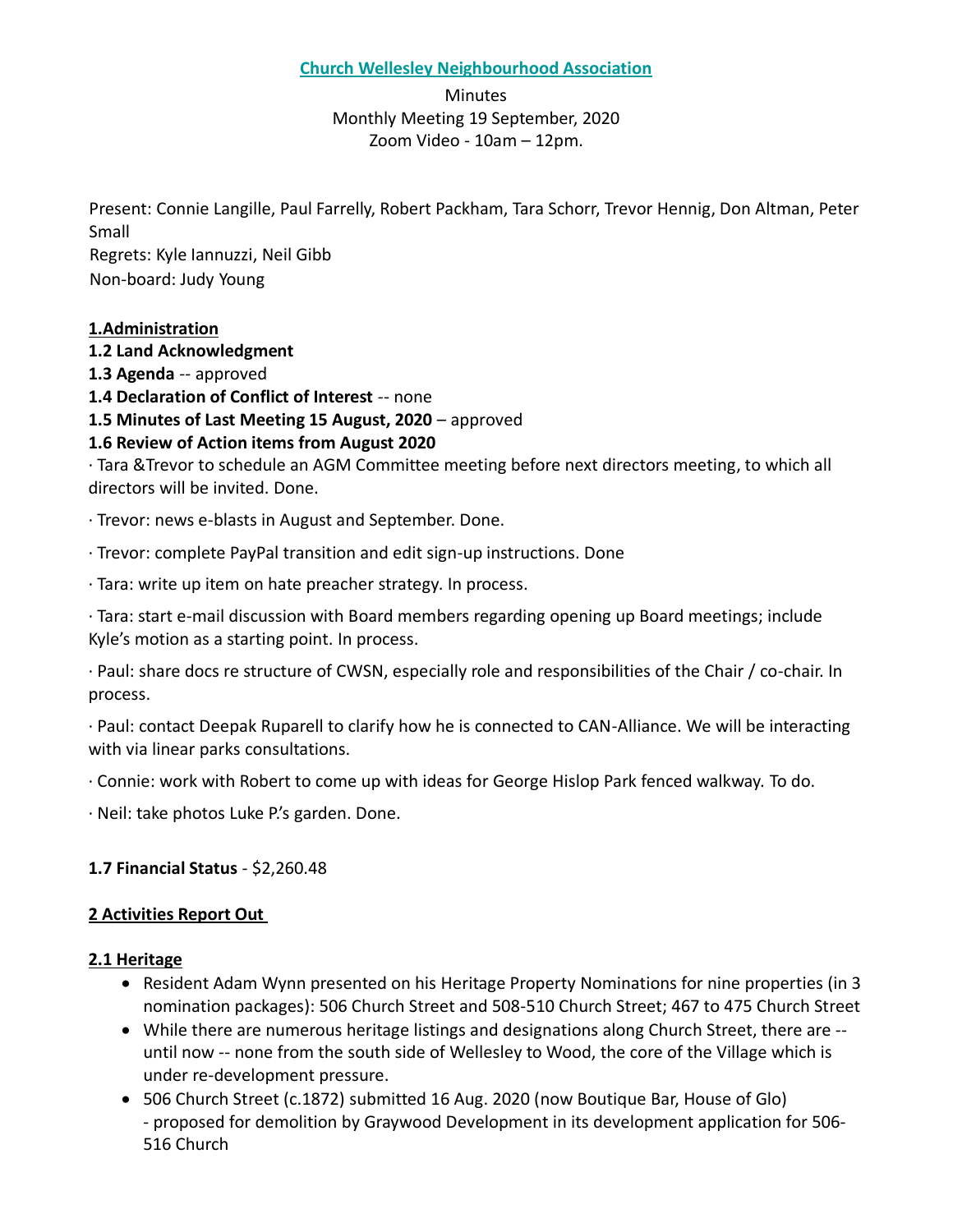- of great historical interest, this was the home of Frances Esther How (aka Hester How and Hessie How) between 1875/6 and 1910. She was a progressive teacher, principal, settlement worker and social worker and was key in expanding educational opportunities for Toronto's residents, particularly the poor and immigrants, and introducing numerous other educational and social innovations and reforms.

- the Hester How Public School (1912; now demolished) was named after her; today the daycare centre at City Hall is named after her.

- potential commemorations: preservation / restoration of 506 Church Street; heritage marker or heritage plaque at 506 Church Street; naming of street or laneway; postage stamp; Heritage Moment; statue; marking of her unmarked grave at St. James Cemetery.

- The How family was not included in the ERA Heritage Impact Assessment submitted with the Graywood development application. Heritage Preservation Services has directed ERA to amend the HIA given the new information uncovered by Adam.

- Connie said she would share this information with the principal of Church Street Junior Public School

- 467 to 475 Church Street (1864; currently Woody's to Church Mouse) - the original design of 4 houses appears to be extant with a symmetrical exterior design. Adam concluded from the architecture and history that these buildings should be preserved
- Paul recommended CWNA use Adam's research as a basis for writing to Heritage Preservation Services to request a Cultural Heritage Resource Assessment for Church Street; this would allow for a batch listing of the properties.
- CWNA will send Letters of Support as the Heritage Property Nominations proceed further
- CWNA will take up with the Councillor at our next meeting with her.
- Adam will share the slides with CWNA via the shared drive.

# **2.2 Safety**

• CWNA's role in Safety Network

- Paul, Connie and Tara met with Emily Martin (Downtown East Action Plan) and Stephanie M of the Safety Network. DEAP has money to address issues in the neighbourhood (via the Community Crisis Response Fund) and the meeting centered on whether CWNA had a role to play beyond its current one of consultation.

- Paul's idea was to obtain support for the creation and management of a database of multiunit buildings with contact info so as to have an effective safety communications network.

- Tara suggested a database of volunteers would also be helpful, though without a cohesive vision it is challenging to direct volunteers.

- Another option was to apply for funding for CWNA to create a strategic plan or mission confirmation policy. Given that directors are not fully aligned in priorities or a vision of how best to move toward goals, this idea garnered support.

- Paul will share the previous strategic plan (it is on the shared drive)

- Tara and Paul will pursue the first steps in writing a grant for a strategic plan

• 519 meal program meeting

- Connie will be meeting this week with the BIA, 519 and community policy officer Dyck regarding the 519 meal program and its effect on the larger community.

- a discussion ensued as to whether there was a causal effect between the 519 providing a daily lunch service to those in need and an increase in antisocial and violent behaviors in Barbara Hall Park and environs. The BIA believes this to be true. The 519 has taken several steps to address community concerns since it started the meal program. The CWNA directors came to no consensus regarding a direct causal link, especially when considering there are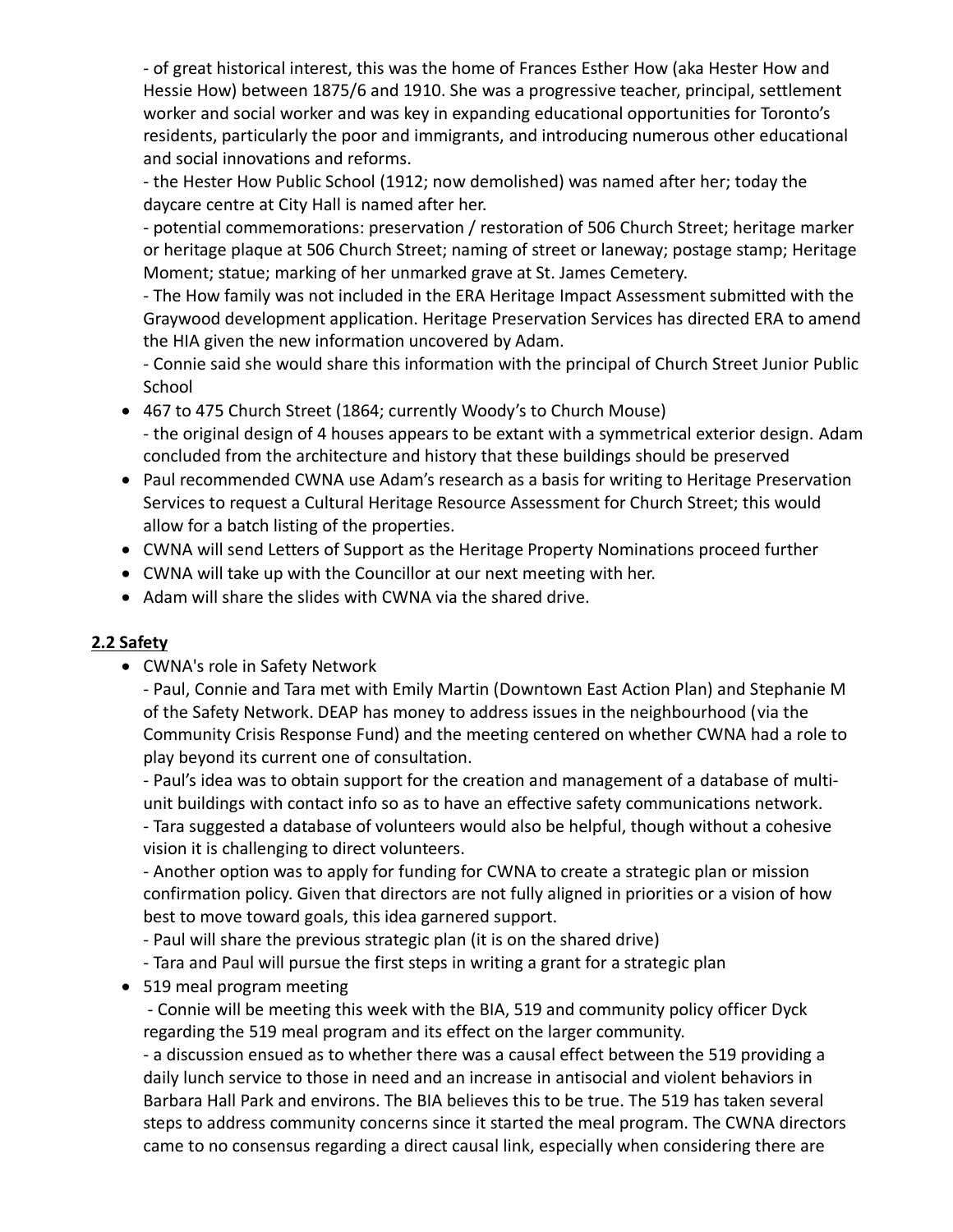other pandemic-related factors contributing to an increase in antisocial behaviour in the Village; and that the overall park design may contribute as well. The CWNA will take the opportunity at the upcoming meeting to listen and work toward a solution with the other parties.

• Meeting with the Sanctuary

- Connie and Paul met with Alan Beattie and Theo ???? of Sanctuary

- Alan was candid that he believed if George Hislop Park was opened that people would start to camp again, because of their need for a place and space. Sanctuary is not an advocate for tents in the park. However when clients are housed, because of rules in the supported housing residences, Sanctuary sometimes cannot visit them for counselling. (They also said that food and televisions are not allowed and that the full supports that they were told they would get were not always available)

-Sanctuary will be participating in the linear parks Community Resource Group meetings -Sanctuary is considering building a hospice in their back yard (which had been criticized as an after-hours hangout).

# **2.3 AGM**

- Tara reported on this week's planning meeting.
	- AGM DATE: Wednesday, November 18, 7 pm
	- the AGM will be via Zoom
	- notifications will be done with emails, FB and website posts.
	- no guest speakers, but Councillor and MPP will be invited to submit a brief video

- voting will be with a Zoom feature; rather than individuals declaring themselves at the AGM meeting, we will ask those interested to apply (starting October 1, ending 2 weeks before AGM).

- Trevor working with Paul to update the list of current position terms (ready before next monthly meeting).

- each committee is responsible for putting together their presentation, with around 5 slides. Presenter can control slide advancing, or Tara will do. (Tara will create a basic template and will be a resource if anyone needs help). After each presentation there will be a brief Q&A which Kyle will moderate).

- Agenda:

 Land Acknowledgement Hellos and Intros Chair's Report, including partnerships Councillor / MPP videos Safety (Tara) Communications / Membership (Trevor) Development (Robert) Heritage (Paul or Connie or Don TBD) Placemaking (shared Connie, Trevor, Tara)

# **2.4 Communications & membership**

- News eblast sent Sept. 3
- Next news eblast: early November
- Tara will send thank-you's to anyone who donated more than \$5 in our recent membership renewal drive.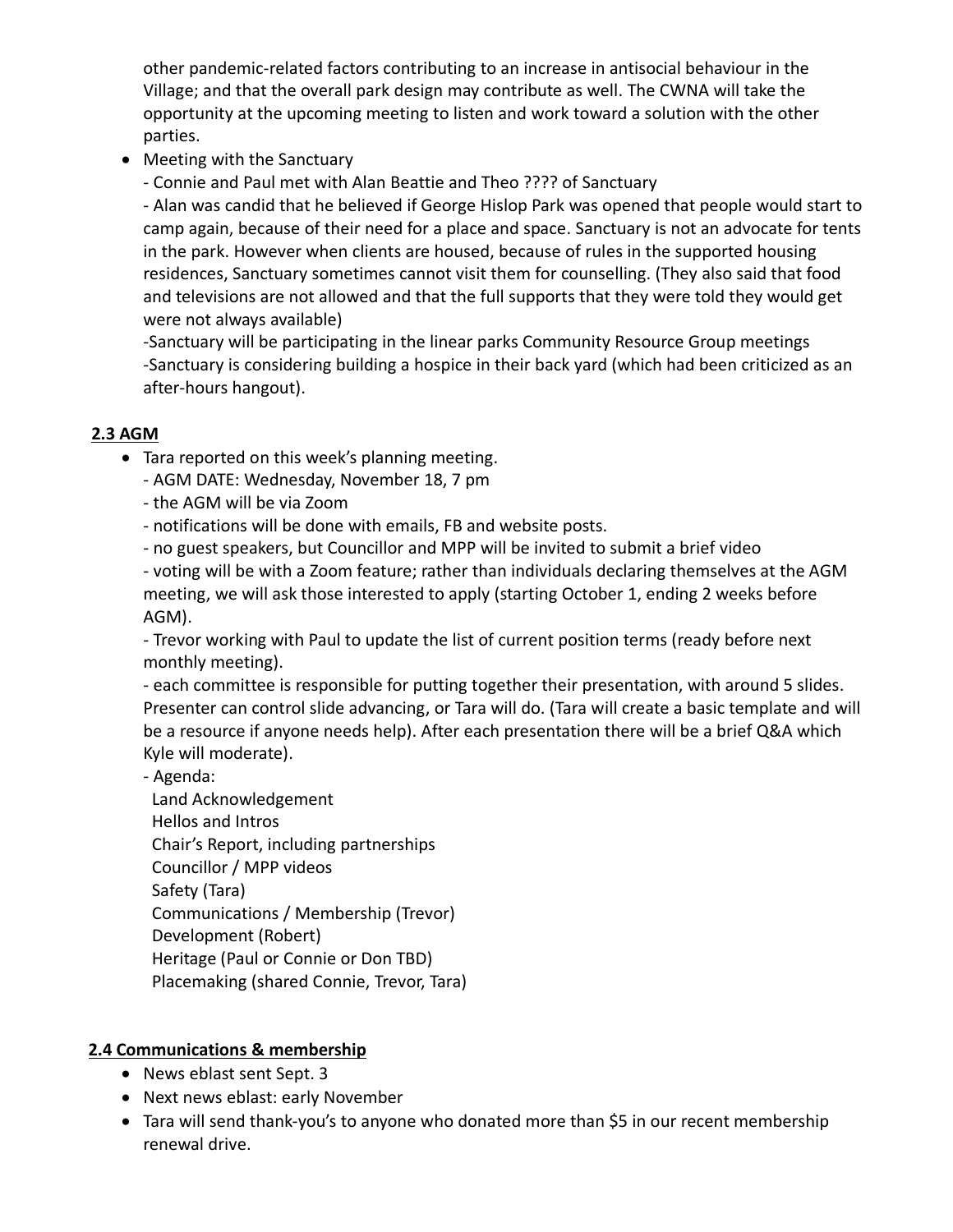• Tara will send the invoice to Grace McInnis Co-op for building membership attn. Don

#### **2.5 Placemaking**

- Barbara Hall Park; new lights installed; getting more benches is a work in progress.
- First linear park (and Alexander Street Parkette) community resource group meeting is on Monday; new designs are proposed.
- Wellesley East planters were planted on September 11
- BCCA's green pedestrian loop meeting; Paul attended CWNA not partaking in BCCA wayfinding vision.
- Wellesley TTC walkway naming glitch, now moving forward again, "Travellers' Way".

#### **2.6 Development**

- Update on 66 Wellesley (Church Wellesley NW forward)
	- ONE has revised their submission to 36 storeys, from 39.
	- LPAT hearings set for December
	- CWNA is a party to the case
	- CWNA has no expert witnesses as we do not have funds to pay for one

- Robert, Paul, Peter and Don to meet to catch up on the file and strategize, keeping hearing deadlines for submissions in mind.

- yongeTOmorrow Consultation
	- there has been a lot of feedback from the public

- last public consult on Sept 16 "Recommended Design Concept is 4c – Pedestrian Priority Zones with One-Way Driving Access (Gerrard Street to Walton Street & Elm Street to Edward Street) and Cycle Tracks (College Street to Gerrard Street).

#### **2.7 Deferred motion from August** – deferred again

- Tara and Kyle to work on

#### **3 Recap of Actions & Upcoming Events**

- Next CWNA meeting October 17th, 2020
- Safety meeting w 519 / Bia Sept. 22
- Linear parks meeting 21 Sept. Zoom
- Gay Games info meeting 23 Sept. Zoom
- Bi-monthly Councillor Meeting Mon, Sept 28, 4 pm

#### **Actions**

- Paul: share docs re structure of CWSN, especially role and responsibilities of the Chair / cochair.
- Paul: get Adam to share the heritage slides with CWNA Exec via the shared drive
- Connie / Robert: work to come up with ideas for walkway through George Hislop Park
- Tara: send thank-you's to anyone who donated more than \$5 in our recent membership renewal drive.
- Tara: send invoice to Church Isabella Co-op for building membership, Attn: Don Altman
- Tara: prepare invitation for new Board members to apply (by early October)